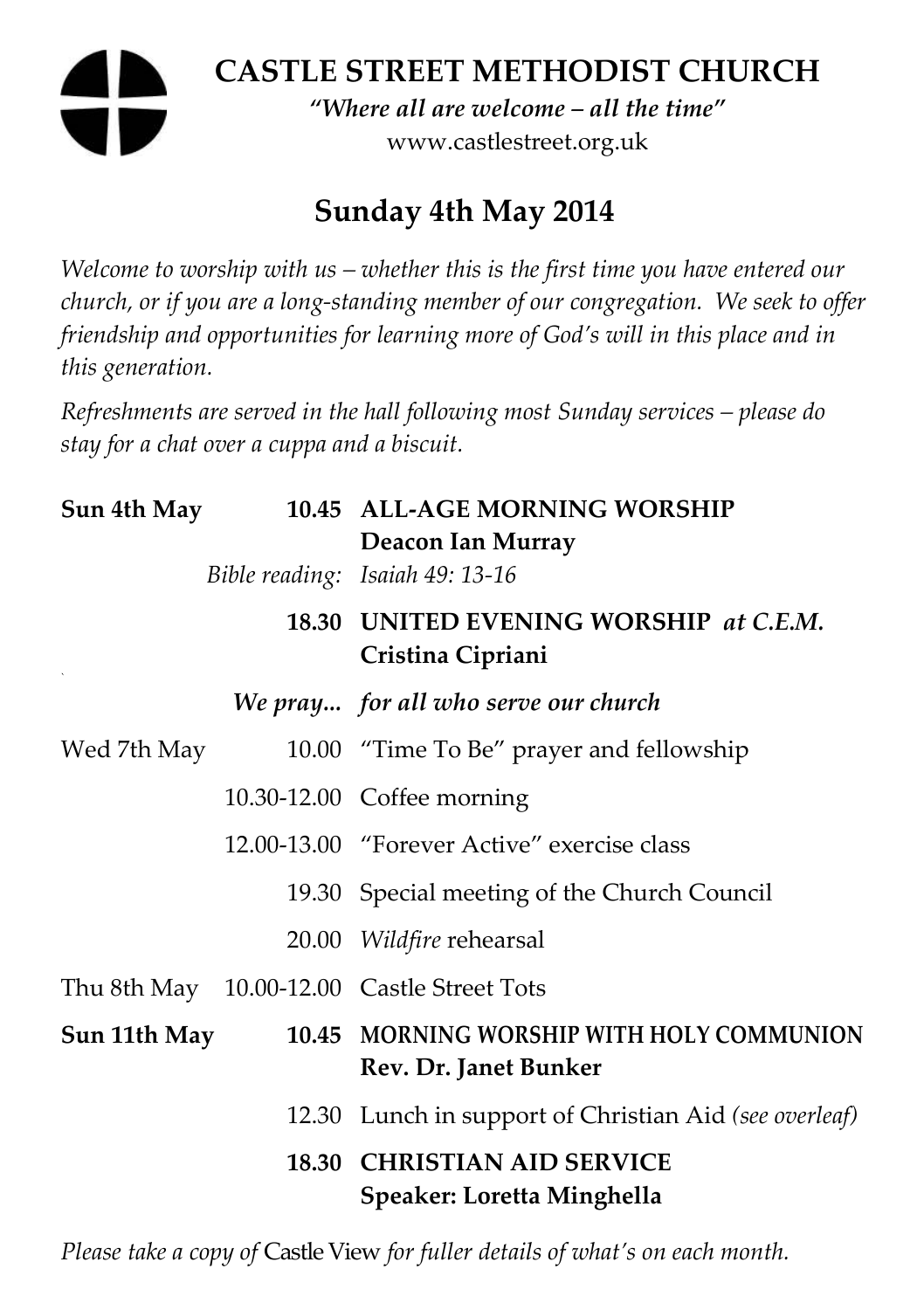### **Events at the start of Christian Aid Week**

Next Sunday (11th May) is the start of Christian Aid Week. This year's ecumenical launch service for all the churches in Cambridge takes place at Castle Street at 6.30pm. It will be led by Revd. Alison Walker, and the guest speaker is Loretta Minghella OBE, Chief Executive of Christian Aid.

As part of our own fundraising effort for Christian Aid, Pam Fisher is organising a lunch after the morning service. Please sign the list or have a word with Pam if you're planning to come – although it's usually possible to squeeze in a few extra.

We hope that you will support these events.

+\*+\*\*\*\*+

**"Music for a May Evening" – organ and violin concert in Haslingfield**  On Saturday 17th May at 7.30pm in All Saints Church, Haslingfield, violinist Hazel Brooks and organist Robin Walker (husband of Alison) will give a concert of "music for your relaxation and enjoyment". The programme will comprise beautiful music by Vivaldi, Handel, Schmelzer, Wesley, Gläser, Pärt and Rheinberger.

"Hazel Brooks is an admirable stylist, phrasing in a pleasing and natural way. This was truly music to ravish the ear." (*Petersfield Post*) "Walker's playing throughout is characterized by an elegant intensity and a fondness for pursuing clarity through the delicate balance of line and colour." (*International Record Review*)

Tickets cost £10, and are available from the Village Shop, or telephone (01223) 872 190 for enquiries. Wine will be available during the interval.

+\*\*\*\*\*\*\*

#### **Martin and Ruth's wedding**

Saturday 26th July is going to be a big day at Castle Street, as it's the day of Martin and Ruth's wedding. They'd like to thank those who have already promised gifts of skills and time in helping to make sure the day is a special one, but they are looking for volunteers to fill a number of other roles. Could you help in the kitchen, bring a dessert, get the church ready beforehand, or help tidy up afterwards? If you can help in any way, then there is a sign-up sheet on the notice board with more details.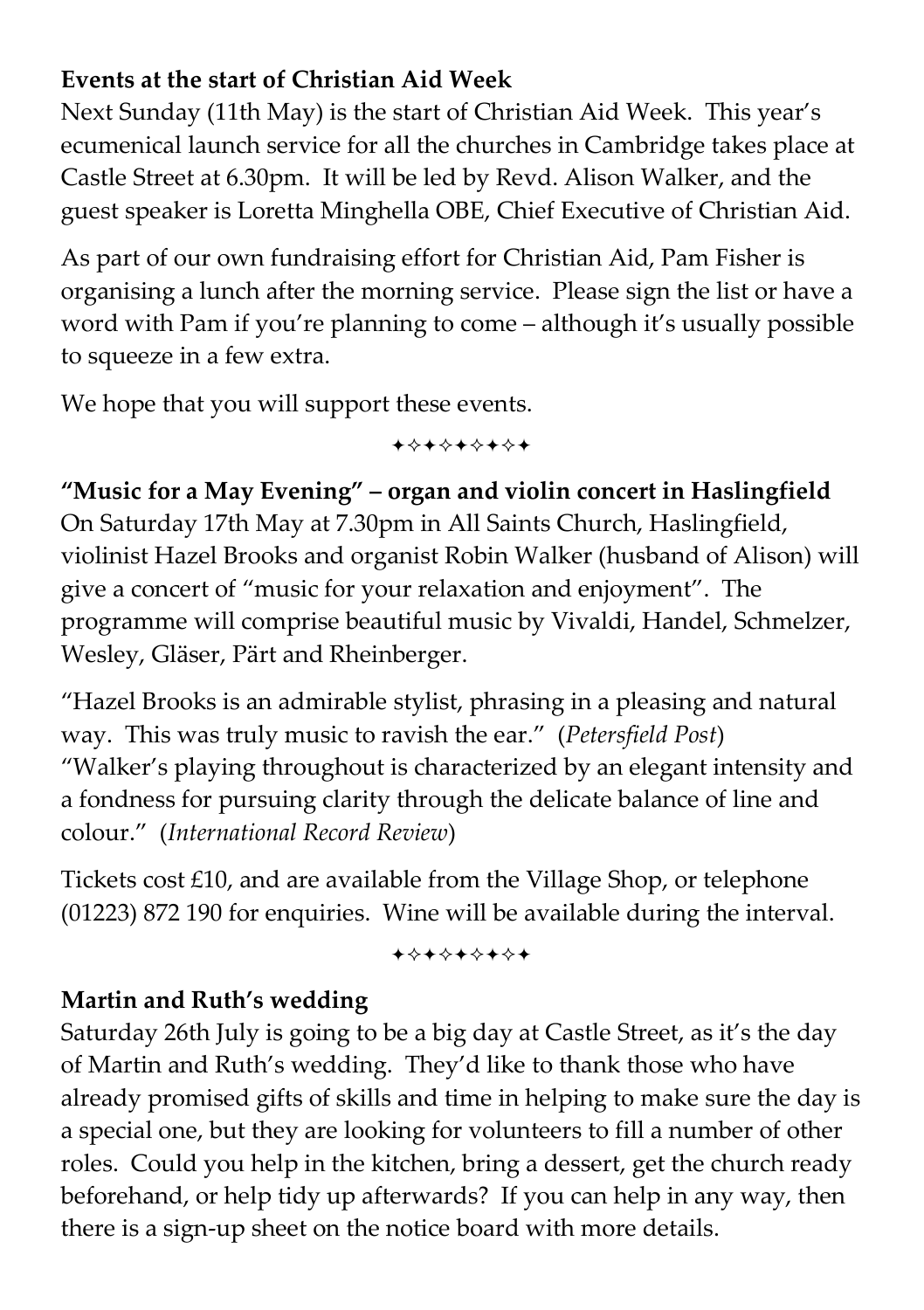## **Castle Hill Open Day**

The date of this year's Castle Hill Open Day may be a long way off (Saturday 18th October) but it is intended that Castle Street will join in this year – and the deadline for the submission of items to be included in the programme is 17th May.

The idea of Castle Street joining in has already been discussed by several groups, and it is particularly appropriate since our centenary celebrations reach their climax with the Church Anniversary just a week later. The big question that needs to be answered in the next week or two, however, is what exactly we are going to do...

The key focus for the day is the Castle Hill area, targeting local residents, and particularly local residents who may not have visited the various participating organisations before (which includes St. Giles' and St. Peter's churches, Kettle's Yard, and the Museum of Cambridge). There will be an emphasis on the history of the area, while it will also be a celebration and showcase for local community projects. In addition to family activities, there should be things for adult.

Some things which have been suggested which Castle Street could offer include:

- display boards about our church history;
- displays about the Christian faith;
- a story-telling corner;
- a play corner for small children;
- traditional fayre games in the car park (but this might be risky weatherwise in mid-October);
- prayer stations in the church;
- serving refreshments (note that St. Giles' is doing lunches).

What ideas do you have, and how could you get involved? Alison and the stewards would be very pleased to hear from you; Alison is planning to pop in after the morning service today, with the possibility of arranging a discussion meeting if that's felt appropriate.

It would be fantastic if this year we were able to make a big impression on those in our local community, many of whom have never set foot inside our buildings.